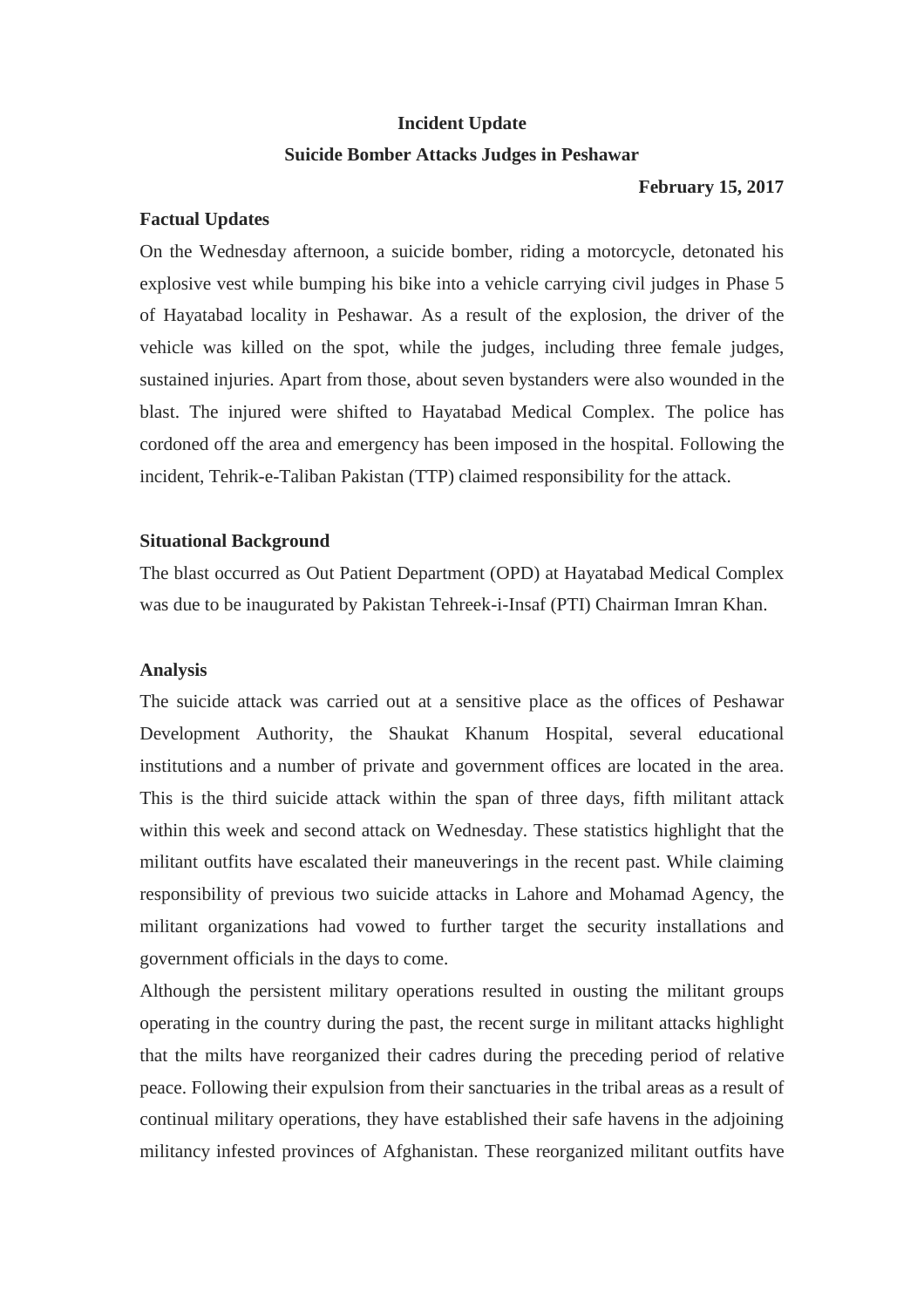intensified their infiltration in Pakistan and are targeting the government installations and officials in their bid to challenge the state authority.

#### **Implications**

The growing militant attacks targeting the government installations and security officials not only highlight that the militants have revived their operational capacity but put a question mark on the affirmations propelled by governmental authorities regarding defeating the militant outfits. In spite of these attacks, the government along with military authorities are determined to curb the growing militancy. Keeping in view the growing operational capacity of militant outfits and government's resolve to curtail terrorism, further militant attacks and heightened security measures at government inhalations are likely.



## **Location Map**